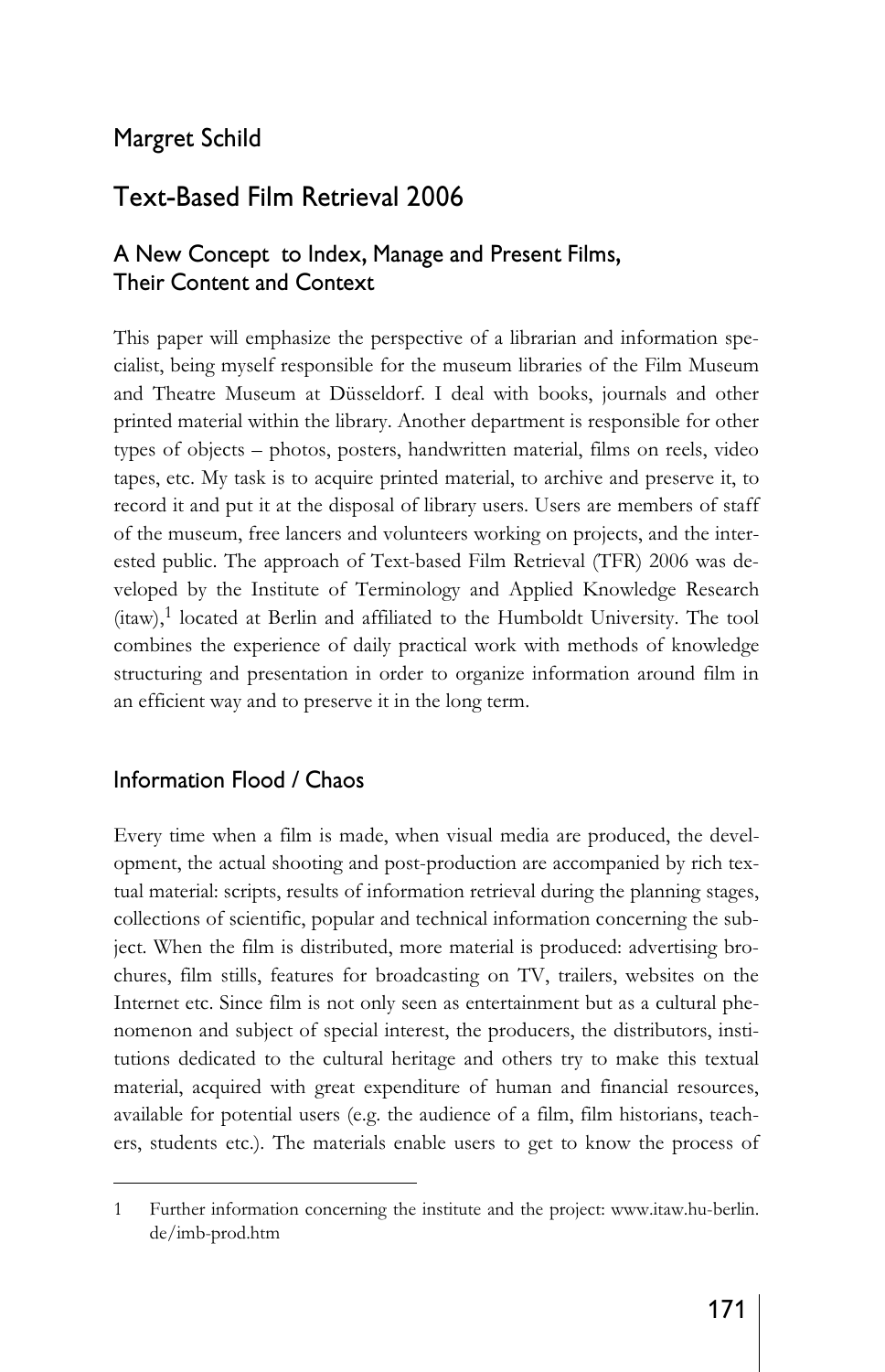#### Margret Schild | Text-Based Film Retrieval 2006

film making, distribution and reception. Users and information specialists interested in the subject of film or media know that a lot of material of this kind exists, but is not easy to know how much there actually is and where it is available in the long term.

Currently, accompanying materials are normally issued by the industry, administrations, or public broadcasters. They address the general public as well as special target groups or mediators like teachers or instructors.

### Problems

In the past, the material normally was split up into two parts: the film, archived on reels, video tapes, or as data files on the one hand; printed materials on the other. Fairly recently, a third group of materials emerged: digital information – e.g. information on CD or DVD, or websites on the Internet. In Germany, a lot of film-related collections exist: collections and archives for printed material, collections and archives for films, film libraries and information centres. The German National Library and its regional counterparts have the task to collect all printed and digital publications issued by publishers; however, neither brochures, leaflets and other film-related ephemera nor the films themselves fall under this rule. Actually, there is no institution in Germany that has the official task to collect and archive films and film-related materials.

Another problem lies in the difficulty to link between films and the textual or digital material about them, especially when the material refers to a particular image or scene. Especially when the film itself is stored by analogue means on celluloid or video tape, it is difficult to refer to particular places, or vice versa. With the development of DVDs and film presentations on multimediaequipped computers, this has become much easier.

From the perspective of libraries and archives, the long-term preservation of information comes into focus. Because of technical changes and developments, some facilities have already disappeared (or will have in the near future), e.g. video recorders. Within the field of digital information, archives and libraries have to develop strategies in order to preserve the information in the long term, taking into consideration changing data formats, operating systems, and software, which are often not compatible to earlier versions. And we simply have no experience concerning the archival possibilities of CDs or DVDs. Within the archival community, we only have experience with microfilm and normal film.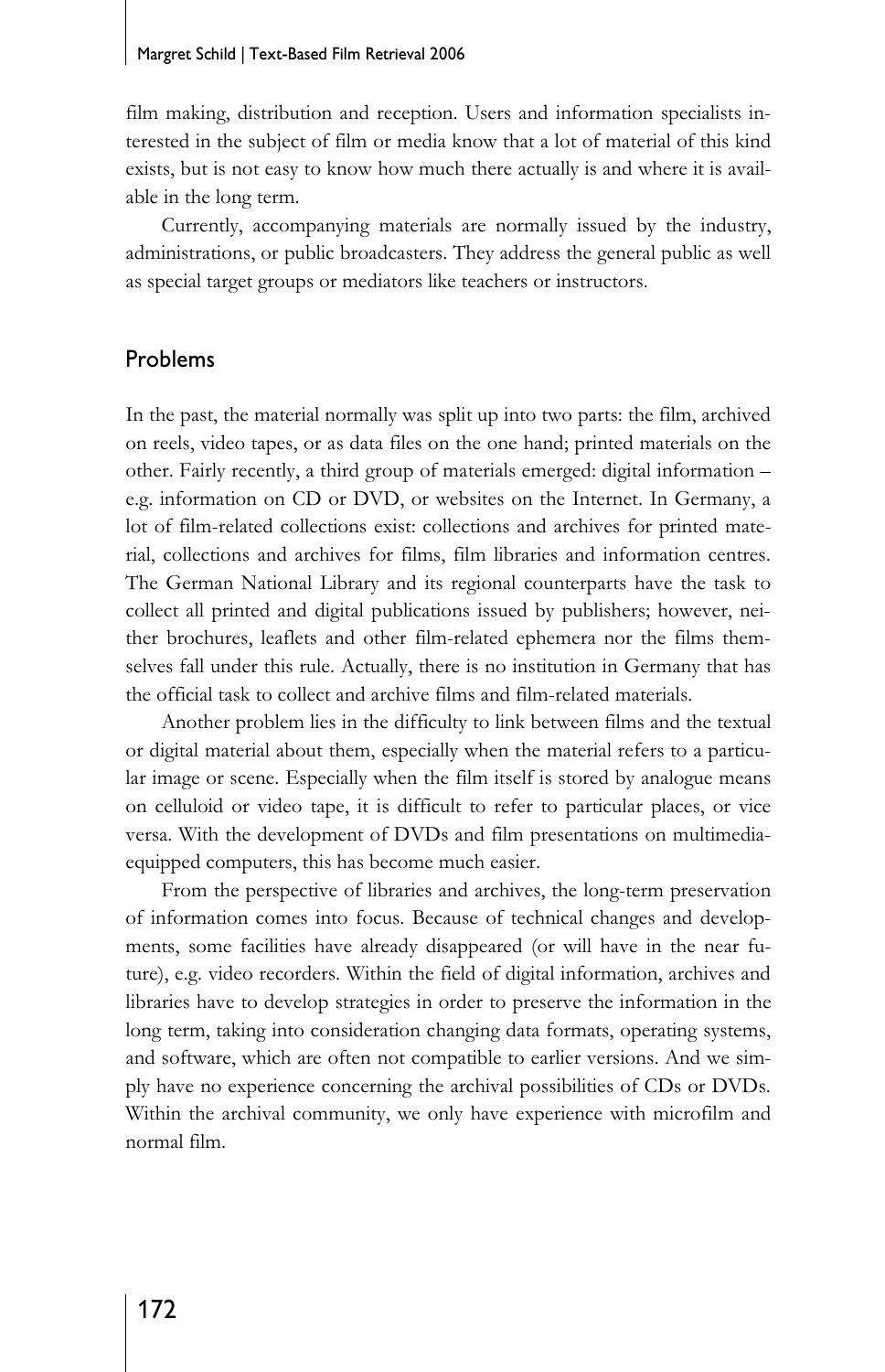### The Concept of Text-Based Film Retrieval

TFR 2006 offers a way to present and edit moving images together with the textual material on the same level and on one shared platform – the computer screen. The accompanying material has not to be printed and dispatched. The complete material is available on the Internet without geographical or time limits. If the user wants to store the textual material, he is able to store it on his computer like any other information found on the Internet.

The greatest advantage of this concept is the possibility to link sequences of a film to relevant text parts or key words. It is also possible to add context information, for example by linking to the terms in a dictionary or other resources. The sequence of a film can be seen as a basic structure. By linking between film sequences and texts, the user can easily switch between the two, or navigate through the context of the film.

In TFR 2006, film images and textual materials are displayed simultaneously. Complex structures and highly organized information are presented through multimedia presentations. Different retrieval facilities with regard to the needs of the respective subject can be supplied. The accessibility and the view to the information can be defined free and open for everyone as well as restricted to special users or user groups through accounts and rights management.

### The Technical Basis

Starting point was the development of multimedia implementations at the Humboldt University of Berlin. This means the integration of different types of information to achieve visualized content units. One media type is, of course, film.

The time code of a film is used to link film sequences with the relevant textual information. The time code allows the annotation and enrichment of film sequences by textual means. This additional information also enables the user to be directed quickly and precisely to a particular film sequence by free text search, field oriented search or index search. In order to realise this solution, the itaw MediaBase (iMB), an XML platform, was implemented and the Text-based Film Retrieval application was developed.

Within the application, the film files and the text files are stored strictly separate. They are only brought together for the presentation on the computer screen. The film format does not matter - every format can be integrated in the multimedia application: film on DVD (MPEG2), film via streaming (MPEG4 or ASF), or film as download.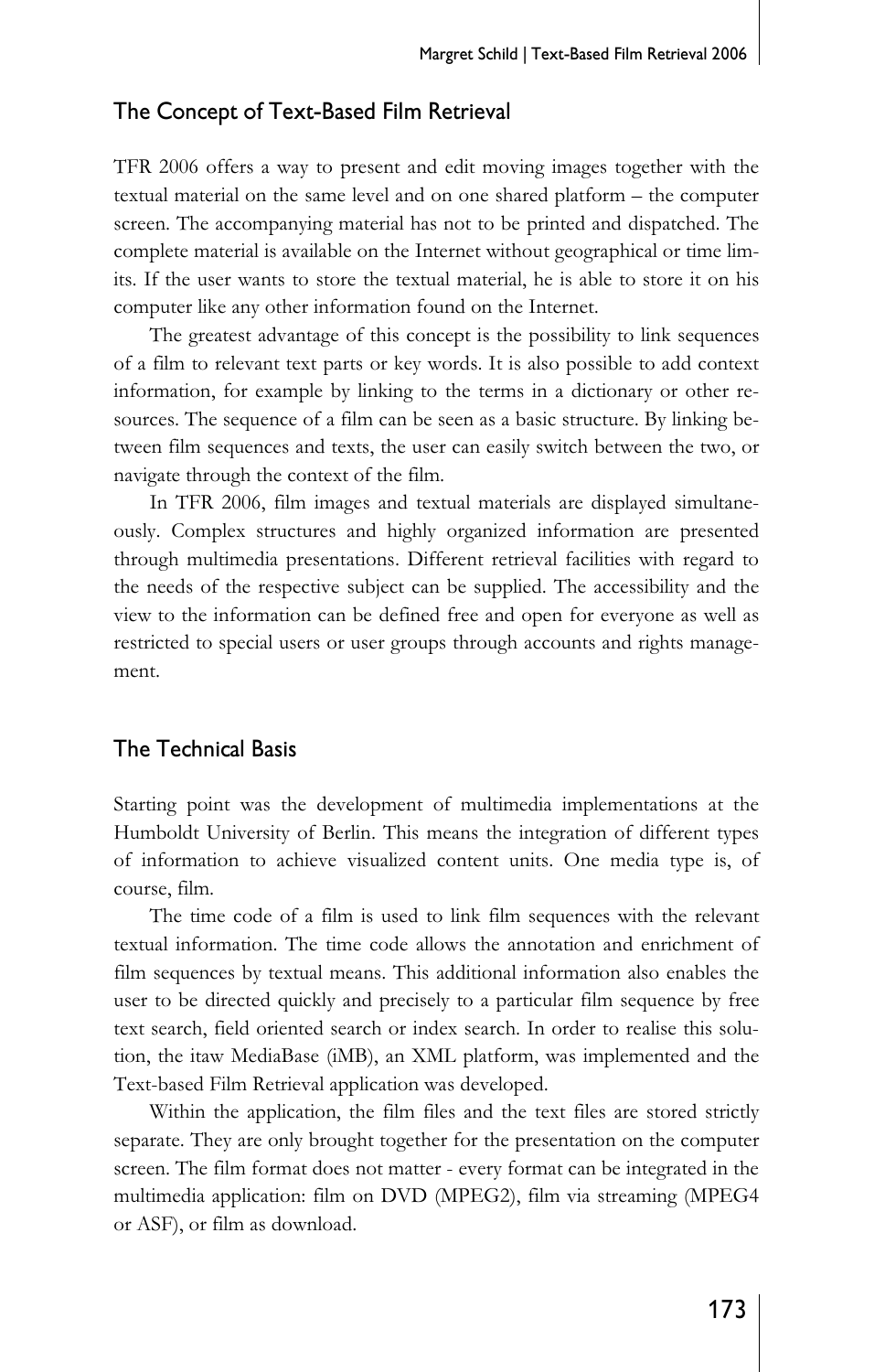#### Margret Schild | Text-Based Film Retrieval 2006

The iMB offers tools to record, edit or import information as well as tools for the visualisation and for interactive facilities. The format of the textual files is XML. This format enables the user to copy and paste any part of the text in order to transfer it into his own database without any formatting problems, independent of the word processing software. The transfer of information can be reduced to the two commands "copy" and "paste" without the danger of loosing information.

### Which Kinds of Film Can be Presented?

The concept is already used for different film genres. In the case of documentaries, additional information can comprise a lot of different aspects, for example the text of the commentary, original statements of the presented persons, additional information for a better understanding of the content and the presentation of associated subjects. The context is presented together with the content of the film. The necessary context information is normally acquired during the formation process of the film. This means: additional benefit can be achieved with little additional work (costs), using the existing knowledge (i.e. the context information). More images, short or long citations – from secondary literature –, historical or subject related additions can be integrated. The Internet and the internal linking options increase the multidimensional approach to the information.

In the case of movies, the text of the dialogue (or the complete script) and any other material, for example film-historical analyses, the literary model, or other film sequences for comparison can be brought together on one computer screen. The context information is the second level of information, displayed and presented parallel to the film itself (first level of information).

All parts of the presented film sequences can be linked to different levels of background information (context). The film presentation can be stopped at any point. All relevant text parts are presented now, even if there is more than one level of background or additional information available. It is also possible to use this the other way round: If a citation or the title of a chapter is marked, the linked film sequence will be found and displayed immediately. TFR 2006 can be used to provide access to scholarly and technical information about the medium film as well as to media-pedagogical solutions at schools, universities or museums.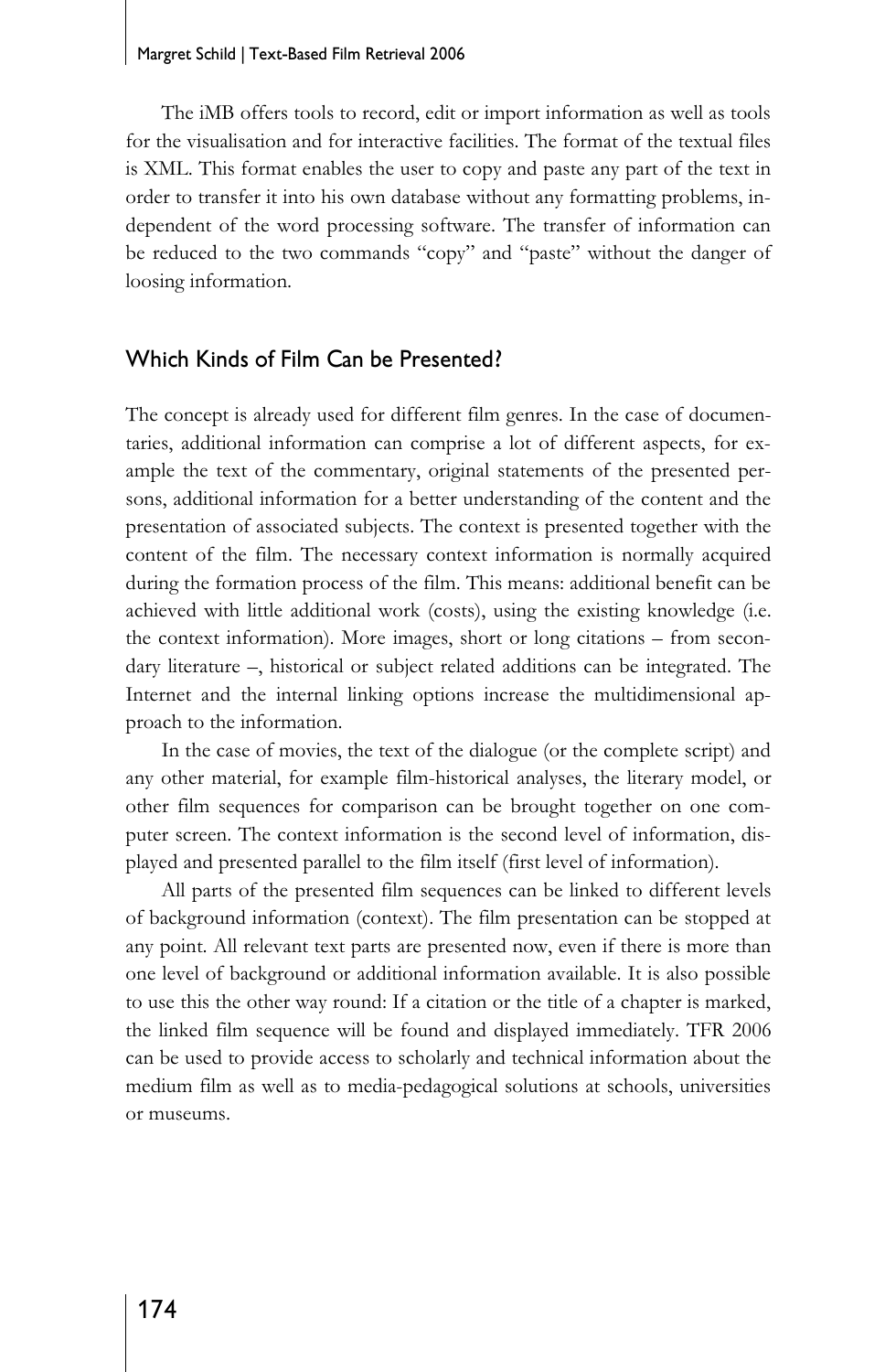### Advantages

The information provider defines the structure and depth of indexing on the basis of his needs and the habits and needs of potential target groups. Because of the separate storage of the different kinds of data (text, image, film, sound), it is possible to follow the technical development for each type. Existing electronic information can be imported into the data base and controlled, using the rules defined within the document type definition (DTD) or the XML scheme for the data import. Forms can be used to record new data without knowledge about the hidden XML structure as well as guaranteeing consistency and quality for the data input. Different ways of information retrieval can be offered: free text search, field oriented search, the use of subject headings, the implementation of a thesaurus or a classification.

### Some Examples

TFR 2006 was used in a project in cooperation with the public broadcaster Rundfunk Berlin-Brandenburg (RBB). A prototype was developed for the TV documentary *Deutsche und Polen* (Germans and Poles), a four-part history programme (see Figure 1 and dvd.deutsche-und-polen.de). The table of content on the left side allows direct access to a chapter or a special segment of a chapter by a mouse-click on the appropriate title. Playback of the film jumps to the new position as soon as another item is chosen. It is possible to search for terms in the field search. The result list of a search is presented on the left side; again, choosing one of the hits, the relevant film image is displayed on the right side screen. If the user prefers, he can read the text of the found segment (button "Text") rather than watch the part of the film. It is possible to switch between the search results, the relevant film segment and the text pertaining to that segment. The subject index on the left side enables the user to change directly to a special theme. These key words are linked to textual material, to images that are not part of the film, and to bibliographic references, as available on the Internet (context). After broadcasting, the film was commercially available as DVD-ROM. The user can insert the DVD-ROM into his computer drive and use it together with the information presented on the Internet.<sup>2</sup>

The Museum for Film and Television in Berlin has implemented TFR 2006 in its recently enlarged permanent exhibition – the history of broadcasting and television in Germany, especially in the program gallery. The visitor is invited to choose a film and get information about the film, the involved per-

<sup>2</sup> In other cases, the film can be made available via streaming at different rates.